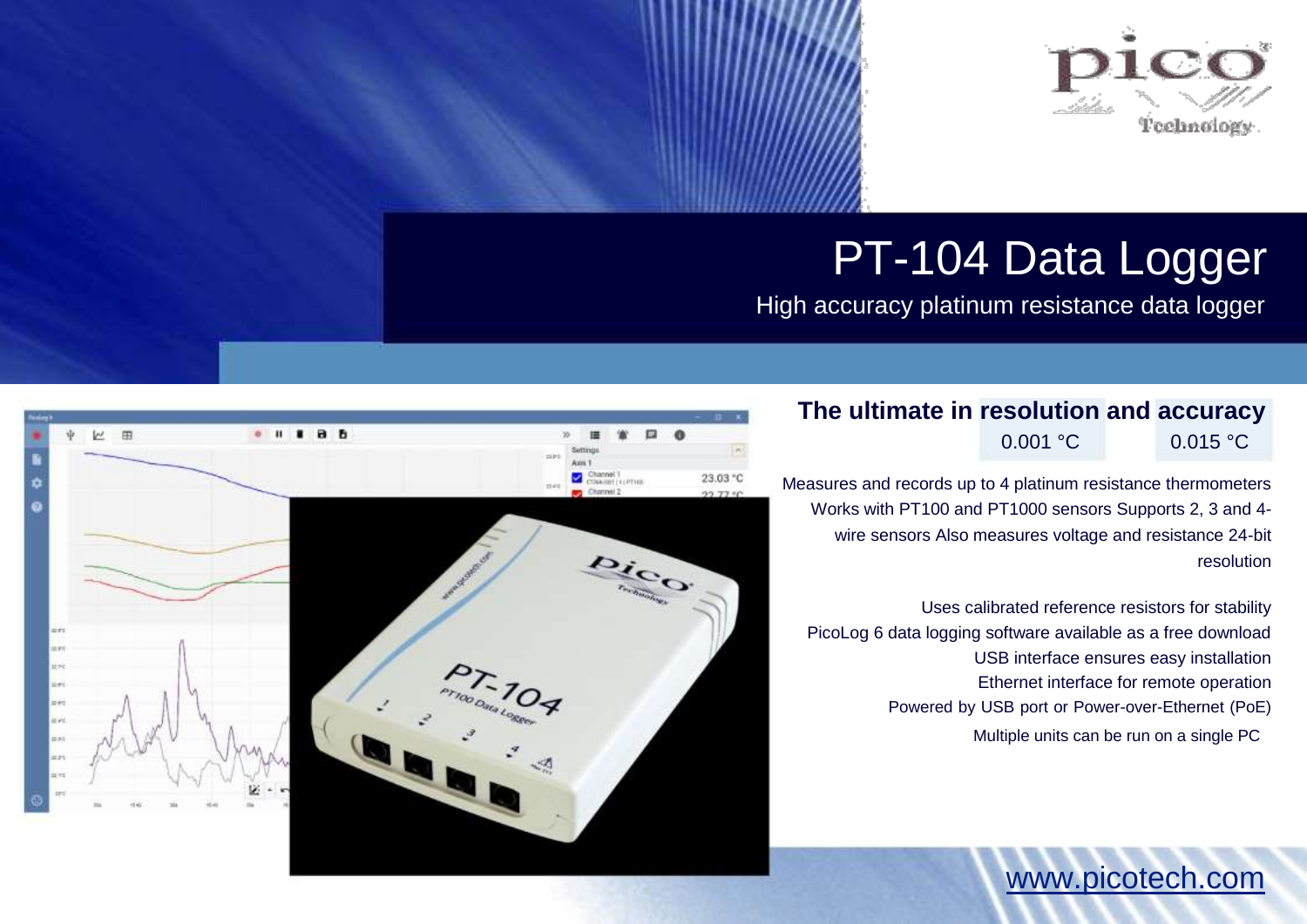### **PT-104 PRT Data Logger**

Flexible: measures temperatures with either PT100 or PT1000 sensors, as well as resistance and voltage.

Adaptable: can measure and record temperatures ranging from –200 to +800 °C. Stable: Instead of voltage references, which tend to drift with temperature, the PT-104 uses high-precision reference resistors for improved stability. Expandable: Use up to 20 units simultaneously on one PC.

#### **The ultimate in portability**

With both USB and Ethernet interfaces the PT-104 can be used in a variety of situations. If you need a portable solution that can be used at various locations and is fast to set up and use, simply connect your laptop to the PT-104 by USB. Need to monitor a situation over a period of hours or days, or from a remote location? Plug your PT-104 into a spare port on your network and then access it remotely either from

| Driver version   | 2.0.0.296    |  |
|------------------|--------------|--|
| Calibration date | 26 July 2018 |  |
| Hardware version |              |  |
| Hardware variant | PT104 (USB)  |  |
| IP Address       | 192.168: 0.5 |  |
|                  | 6258         |  |
| Port.            |              |  |

your LAN or over the internet (using Power over Ethernet (PoE) technology means that you don't even need a separate power supply). Ethernet connectivity is only supported in PicoLog under Windows operating systems.

| <sup>2</sup> Emilie support for Ethernet devices |             |    |
|--------------------------------------------------|-------------|----|
| Auto connect devices<br>.                        |             |    |
|                                                  |             |    |
| 1104                                             | 192.166.0.5 |    |
| <b>PTILL</b>                                     | Mark 1984   | ÷. |

#### Accuracy and resolution

Although accurate temperature sensors are widely available, it has been difficult to take advantage of them due to errors caused by the measuring device. The PT‑104 however, is inherently accurate due to its innovative design. Rather than relying on voltage references (which tend to be temperature sensitive) it uses 'reference' resistors which are extremely stable (low temperature coefficient and drift). The exact value of each resistor is stored in an EEPROM to provide the ultimate in accuracy (yearly recalibration is recommended). A high-performance 24-bit ADC is used to achieve the 0.001 °C resolution.





Rear panel connections and indicators A: Ethernet port B: USB port C: Ethernet Data indicator D: Ethernet Link indicator E: Power/Status indicator

#### **Temperature**

#### Front panel connections 4 x mini-DIN sockets for the connection of compatible platinum resistance thermometers or the optional screw terminal adaptor.

The PT-104 measures temperature using platinum resistance thermometers (PRTs). Both common industry standards (PT100 and PT1000) are supported. The unit is compatible with two, three and four-wire sensors (four- wire PT100 sensors are recommended for best accuracy). A wide range of PT100 sensors are available for use with your PT‑104.

#### **Resistance**

When measuring resistance, the PT-104 uses a four-wire circuit to give the greatest possible accuracy. Two resistance ranges are available (0 to 375  $Ω$  and 0 to 10 k $Ω$ ). The unit is calibrated for 0 to 375  $\Omega$  so this range should be used for best accuracy.

#### Voltage

For voltage measurements, each input connector can be treated as a differential input with ground, or two single -ended inputs. Both inputs must be zero volts or above, though it does not matter which input has the higher voltage.

Two voltage ranges are available (0 to 115 mV and 0 to 2500 mV). For the most accurate measurements use the 0 to 2500 mV range.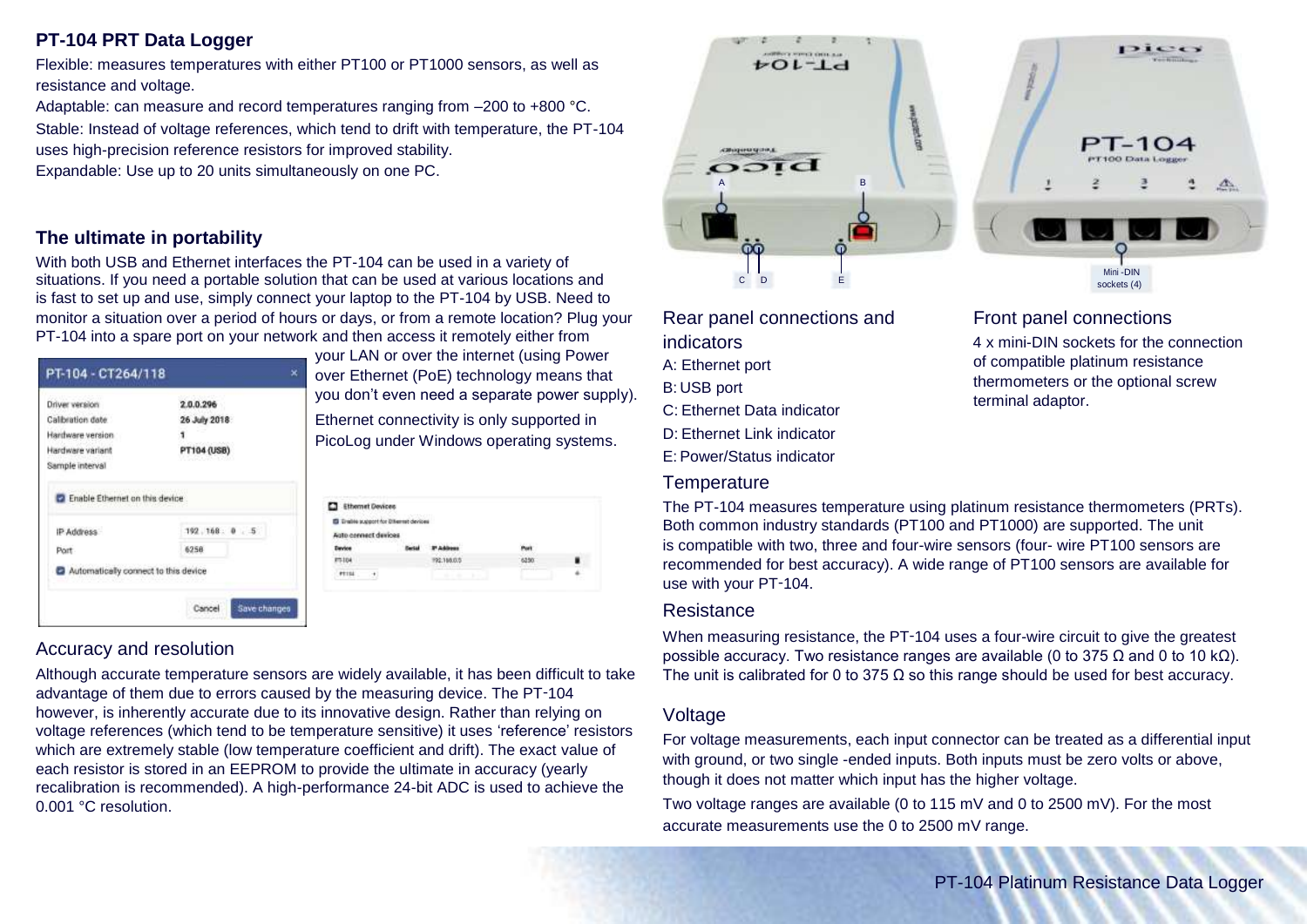#### **PicoLog software – straightforward from the start**

PicoLog is a complete data acquisition software package for the PT-104 data logger, and is compatible with Windows, macOS and Linux. With its clear and user-friendly layout, ideal for use with a mouse or a touchscreen, PicoLog allows you to set up the logger and start recording with just a few clicks of the mouse, whatever your level of data logging experience. Set up simple or advanced acquisitions quickly, and record, view and analyze your data with ease.



Display all the data collected so far or keep the graph scale the same and pan along as new samples appear.

**Pan and zoom controls Zoom in.** zoom out, zoom to a selection or pan through the data with these tools. If you make a mistake, just click Undo.

#### **Cursors and annotations**

Use cursors to highlight the data value and time at any point on the graph, or click Add annotation to mark that point with a text note.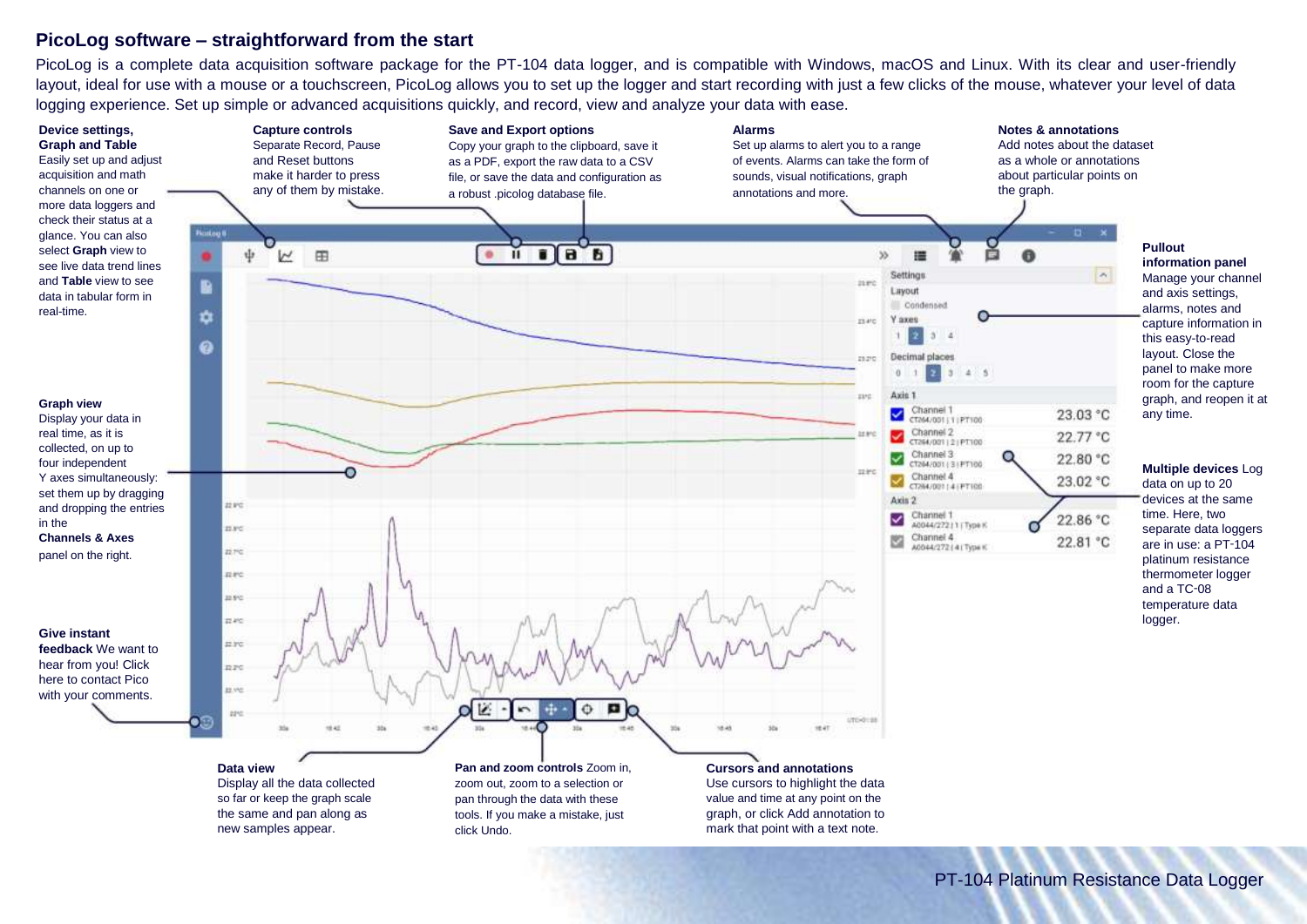#### Math channels

Sometimes you need to use data from one or more measurement channels to graph and record a calculated parameter. You can use the PicoLog equation editor to set up simple math channels such as A–B or more complex functions such as log, sqrt, abs, round, min, max, mean and median.

PicoLog treats math channels like any other channel, so you can still set alarms and annotate them.

| Settings   |                                    |  |  |          |
|------------|------------------------------------|--|--|----------|
| Axis 1     |                                    |  |  |          |
| Heatsink 4 | CT264/118141PT100                  |  |  | 37.61 °C |
|            | Maths Channel<br>Mathis Channel    |  |  | 77.60 °F |
| Axis 2     |                                    |  |  |          |
|            | Channel 1<br>40044/2721 1   Type K |  |  | 23.80 °C |
| Channel 4  | MONARCZY LO Linear K.              |  |  | 25.45 °C |

#### Alarms

In PicoLog, you can set up alarms to alert you to various events. These can be as simple or as complex as you like: alarms can trigger on a signal threshold or disconnection of the data logger, or you can set up a logic expression of your own. Alarms can play sounds, display visual alerts, run applications or mark when the event occurred on the graph.

| <b>Settings</b>       |                                     |  |          |
|-----------------------|-------------------------------------|--|----------|
| Axis 1                |                                     |  |          |
| Heatsink <sub>4</sub> | CT264/11814 (PT100                  |  |          |
| Mathy Channel         | Maths Channel                       |  | 78.31 °F |
| Axis 2                |                                     |  |          |
|                       | Inlet ambient<br>CT264/118111PT100  |  | 30.89 °C |
|                       | Peitler temp B<br>CT204/118131PT100 |  | 22.32 °C |
|                       |                                     |  |          |



#### Intuitive logger and channel setup

The Devices view lets you set up a multichannel acquisition system in a simple way, with the option to use multiple different Pico data loggers simultaneously. PicoLog shows you an image of each connected device, so you can quickly and easily enable or disable channels and set up their properties.

On the right, you can see the device setup including two data loggers, a  $PT-104$  and  $TC-08$ .

### Robust file format

At the heart of PicoLog is the file system, which stores live capture data directly to a robust database, rather than to a single file that is vulnerable to corruption and data loss. If the computer is shut down and rebooted, PicoLog will only lose the data during the outage – saving resumes when you restart the software.

This file system also means that the size of the dataset you can capture is virtually unlimited – the only restriction is the size of your computer's hard disk!

The .picolog file format is compatible across all operating systems, and there is no need to set up a file to save to before the capture is complete. You can also save mid-capture if you wish to share the data collected so far. Since anyone can download and install PicoLog for free, you can easily share saved data with co-workers, customers and suppliers for offline post-analysis.

## **PicoSDK®**

Pico's software development kit, PicoSDK, is available free of charge and allows you to write your own software and interface to third-party software packages.

Pico also maintains repositories of example code on GitHub (github.com/picotech), showing how to use PicoSDK with software packages such as Microsoft Excel, National Instruments LabVIEW and MathWorks MATLAB, or with programming languages including C, C++, C# and Visual Basic .NET.

PicoSDK and the *PT-104 Programmer's Guide* are available to download from www.picotech.com/downloads.



#### Try the PicoLog software today!

PicoLog's built-in demo mode allows you to try out the full functionality of the software with a choice of virtual devices and simulated live data. You also can use PicoLog to view previously saved data, even with no device connected. Visit www.picotech.com/downloads and select **PicoLog Data Loggers** to get your copy.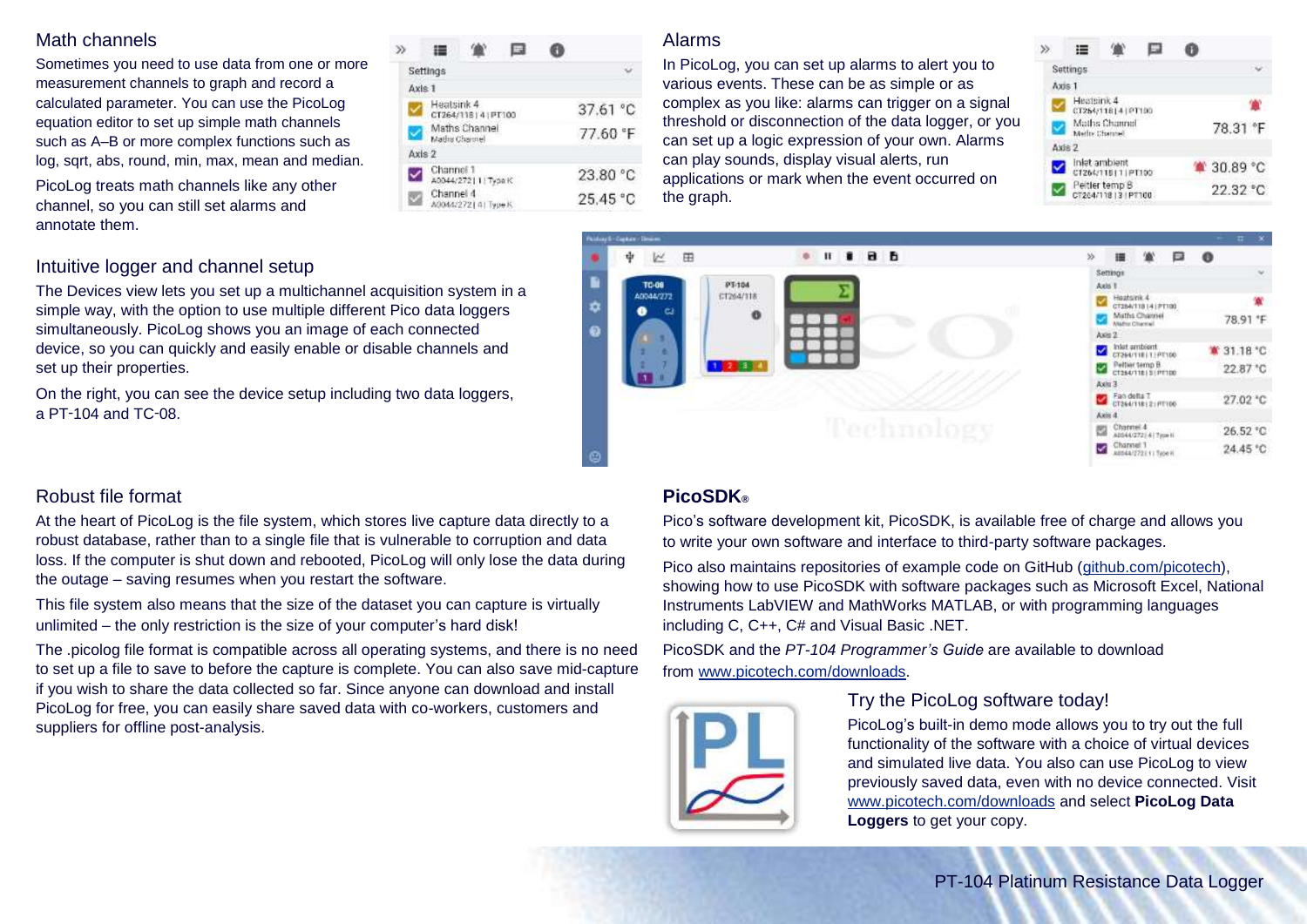# **Specifications**

| Input/output                     |                                                                                                                                                                                                                                                                                                                                                                                       |                                                                                                                                                                   |                           |  |
|----------------------------------|---------------------------------------------------------------------------------------------------------------------------------------------------------------------------------------------------------------------------------------------------------------------------------------------------------------------------------------------------------------------------------------|-------------------------------------------------------------------------------------------------------------------------------------------------------------------|---------------------------|--|
| <b>Type</b>                      | Temperature                                                                                                                                                                                                                                                                                                                                                                           | Resistance                                                                                                                                                        | Voltage                   |  |
| Sensor                           | PT100, PT1000                                                                                                                                                                                                                                                                                                                                                                         | ln/a                                                                                                                                                              | n/a                       |  |
| Range                            | $-200$ to $+800$ °C                                                                                                                                                                                                                                                                                                                                                                   | 0 to 375 $\Omega$<br>0 to 10 k $\Omega$                                                                                                                           | 0 to 115 mV<br>0 to 2.5 V |  |
| Accuracy (unit at $23 \pm 2$ °C) | 0.015 °C<br>+0.01% of reading                                                                                                                                                                                                                                                                                                                                                         | 20 ppm at 100 $\Omega$                                                                                                                                            | 0.4%                      |  |
| Temperature coefficient          | 5 ppm/°C                                                                                                                                                                                                                                                                                                                                                                              | 5 ppm/ $\degree$ C                                                                                                                                                | 100 ppm/°C                |  |
| RMS noise with filter            | 0.01 °C                                                                                                                                                                                                                                                                                                                                                                               | 10 ppm                                                                                                                                                            | 10 ppm                    |  |
| Resolution                       | 0.001 °C                                                                                                                                                                                                                                                                                                                                                                              | $1 \mu\Omega$                                                                                                                                                     | $0.156 \mu V$             |  |
| Overload protection              | ±30 V                                                                                                                                                                                                                                                                                                                                                                                 |                                                                                                                                                                   |                           |  |
| Number of inputs                 | 4                                                                                                                                                                                                                                                                                                                                                                                     |                                                                                                                                                                   |                           |  |
| Converter resolution             | 24 bits                                                                                                                                                                                                                                                                                                                                                                               |                                                                                                                                                                   |                           |  |
| Conversion time                  | 720 ms per channel                                                                                                                                                                                                                                                                                                                                                                    |                                                                                                                                                                   |                           |  |
| Input connectors                 | 4-pin mini-DIN                                                                                                                                                                                                                                                                                                                                                                        |                                                                                                                                                                   |                           |  |
| Input impedance                  |                                                                                                                                                                                                                                                                                                                                                                                       |                                                                                                                                                                   | $>1$ M $\Omega$           |  |
| <b>Software</b>                  |                                                                                                                                                                                                                                                                                                                                                                                       |                                                                                                                                                                   |                           |  |
| PicoLog and PicoSDK              | Available from www.picotech.com/downloads                                                                                                                                                                                                                                                                                                                                             |                                                                                                                                                                   |                           |  |
| PicoSDK example code             | Available from Pico's GitHub organization page, github.com/picotech                                                                                                                                                                                                                                                                                                                   |                                                                                                                                                                   |                           |  |
| PicoLog user interface languages | English, French, Italian, German, Spanish, Chinese, Japanese, Korean, Russian                                                                                                                                                                                                                                                                                                         |                                                                                                                                                                   |                           |  |
| <b>PC</b> requirements           |                                                                                                                                                                                                                                                                                                                                                                                       |                                                                                                                                                                   |                           |  |
| PicoLog                          | Microsoft Windows 7, 8 or 10, 32-bit and 64-bit versions, macOS 10.9 (Mavericks) or later, 64-bit only, Linux*, 64-bit only<br>Hardware requirements as operating system.<br>*PicoLog for Linux is distributed as an AppImage, so you can install it without superuser permissions: see appimage.org for further<br>information. The software has been tested on OpenSUSE and Ubuntu. |                                                                                                                                                                   |                           |  |
| PicoSDK[1]                       | Only available for Windows. Drivers also available for 64-bit Linux and macOS.                                                                                                                                                                                                                                                                                                        |                                                                                                                                                                   |                           |  |
| PC interface                     | USB 2.0 full speed (USB 1.1 and USB 3.1 compatible)                                                                                                                                                                                                                                                                                                                                   |                                                                                                                                                                   |                           |  |
|                                  |                                                                                                                                                                                                                                                                                                                                                                                       | [1] PicoSDK 10.6.11 are the last versions compatible with Microsoft Windows XP (SP3) and Vista SP2, and they are also compatible with the Windows versions above. |                           |  |
| Environmental                    |                                                                                                                                                                                                                                                                                                                                                                                       |                                                                                                                                                                   |                           |  |
| Operating environment            |                                                                                                                                                                                                                                                                                                                                                                                       |                                                                                                                                                                   |                           |  |
| Temperature range                | 0 to 70 °C (20 to 30 °C for quoted accuracy)                                                                                                                                                                                                                                                                                                                                          |                                                                                                                                                                   |                           |  |
| Humidity range                   | 20 to 90 %RH, non-condensing                                                                                                                                                                                                                                                                                                                                                          |                                                                                                                                                                   |                           |  |
| Storage environment              |                                                                                                                                                                                                                                                                                                                                                                                       |                                                                                                                                                                   |                           |  |
| Temperature range                | $-20$ to $+80$ °C                                                                                                                                                                                                                                                                                                                                                                     |                                                                                                                                                                   |                           |  |
| Humidity                         | 5 to 95 %RH, non-condensing                                                                                                                                                                                                                                                                                                                                                           |                                                                                                                                                                   |                           |  |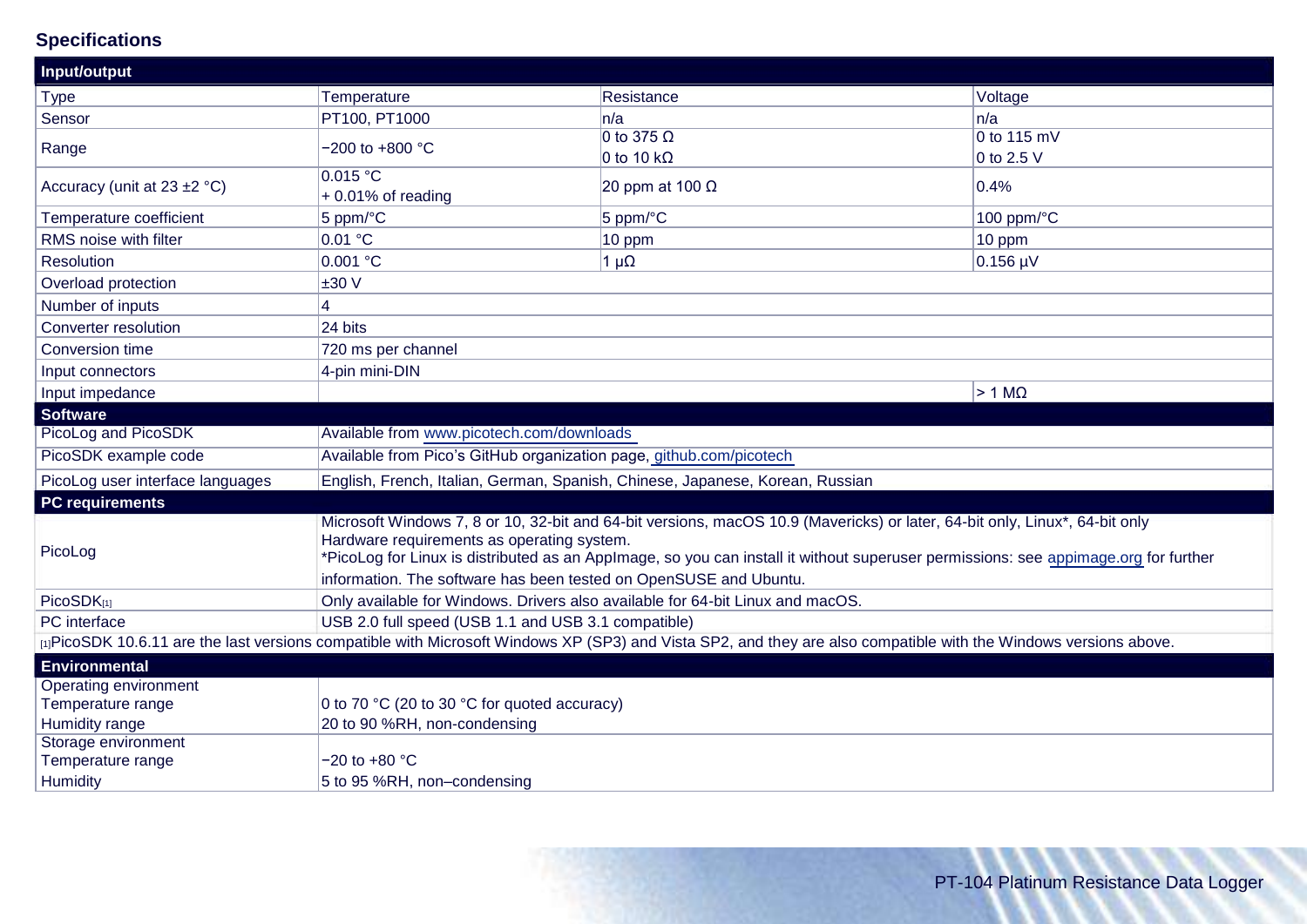| Physical properties                                                                                                                                                                                                                |                                                              |  |  |  |
|------------------------------------------------------------------------------------------------------------------------------------------------------------------------------------------------------------------------------------|--------------------------------------------------------------|--|--|--|
| <b>Dimensions</b>                                                                                                                                                                                                                  | 184 x 135 x 36 mm (approx 5.31 x 7.24 x 1.42 in)             |  |  |  |
| Weight                                                                                                                                                                                                                             | 350 g (approx 12.3 oz)                                       |  |  |  |
| General                                                                                                                                                                                                                            |                                                              |  |  |  |
| Additional hardware (supplied)                                                                                                                                                                                                     | USB 2.0 cable, Ethernet cable, user manuals                  |  |  |  |
| PC interface                                                                                                                                                                                                                       | USB 2.0 full speed (USB 1.1 and 3.1 compatible) and Ethernet |  |  |  |
| Power requirements                                                                                                                                                                                                                 | Powered from USB port or power over Ethernet compatible port |  |  |  |
|                                                                                                                                                                                                                                    | European EMC and LVD standards                               |  |  |  |
| Compliance                                                                                                                                                                                                                         | <b>FCC Rules Part 15 Class A</b>                             |  |  |  |
|                                                                                                                                                                                                                                    | <b>RoHS</b> compliant                                        |  |  |  |
| <b>Warranty</b>                                                                                                                                                                                                                    | $ 5 \rangle$ years                                           |  |  |  |
| $\bullet$ and the set of the set of the set of the set of the set of the set of the set of the set of the set of the set of the set of the set of the set of the set of the set of the set of the set of the set of the set of the |                                                              |  |  |  |

#### **Compatible platinum resistance thermometers**

Pico Technology offers a range of platinum resistance thermometers (PRTs) for use with the PT-104. The PT-104 is compatible with all standard PT100 and PT1000 PRTs, which offer high accuracy, resolution and stability.

| Order code   | <b>Model</b>                                                     | <b>Temperature</b> | <b>Accuracy</b>              | <b>Cable length</b> | <b>Material</b>                                                                                                           |
|--------------|------------------------------------------------------------------|--------------------|------------------------------|---------------------|---------------------------------------------------------------------------------------------------------------------------|
| <b>SE017</b> | PT100 air probe                                                  | $-75$ to $+250$ °C | ±0.15 °C @ 0 °C Class A      | 1 <sub>m</sub>      | Stainless steel probe, PVC cable                                                                                          |
| <b>SE018</b> | PT100 air probe                                                  | $-60$ to $+500$ °C | $\pm 0.3$ °C @ 0 °C Class B  | 1 <sub>m</sub>      | Stainless steel probe, PVC cable                                                                                          |
| <b>SE012</b> | PT100 probe 1/10 DIN<br>accuracy                                 | $-50$ to $+250$ °C | ±0.03 °C @ 0 °C 1/10-DIN     | 2 <sub>m</sub>      | Stainless steel probe, PTFE cable                                                                                         |
| <b>SE011</b> | PT100 general purpose<br> probe                                  | $-30$ to $+350$ °C | $\pm 0.15$ °C @ 0 °C Class A | 2 <sub>m</sub>      | Stainless steel probe, PVC cable                                                                                          |
| <b>SE016</b> | PT100 heavy duty probe                                           | $-60$ to $+500$ °C | $\pm 0.3$ °C @ 0 °C Class B  | 1 <sub>m</sub>      | Stainless steel probe, PVC cable                                                                                          |
| <b>SE041</b> | PT100 high-temperature<br>stainless steel braided<br>cable probe | $-60$ to $+500$ °C | $\pm 0.3$ °C @ 0 °C Class B  | 2 <sub>m</sub>      | Wire-wound sensor, four-core nickel conductors insulated in<br>high-temperature fiberglass with stainless steel overbraid |
| <b>SE014</b> | PT100 immersion probe                                            | $-75$ to $+250$ °C | ±0.15 °C @ 0 °C Class A      | 1 <sub>m</sub>      | Stainless steel probe, PVC cable                                                                                          |
| <b>SE015</b> | PT100 insertion probe                                            | $-75$ to $+250$ °C | ±0.15 °C @ 0 °C Class A      | 1 <sub>m</sub>      | Stainless steel probe, PVC cable                                                                                          |
| <b>SE019</b> | PT100 low cost probe                                             | $-75$ to $+260$ °C | ±0.15 °C @ 0 °C Class A      | 1 <sub>m</sub>      | Stainless steel probe, PVC cable                                                                                          |

For full information on PRT specifications, characteristics and prices, go to : www.picotech.com

#### **Also measures voltage and resistance**

The optional PT-104 screw terminal adaptor (order code PP660) plugs into one channel on the data logger and has a set of 4 screw terminals, allowing you to connect wire-ended PRT sensors and custom circuits with voltage or resistance outputs to the data logger without any need for soldering. The four screw terminals allow for wire sizes of 2.5 mm<sub>2</sub> solid, 1.5 mm<sub>2</sub> stranded and 14‑22 AWG with a maximum input range of 0 to 2.5 V.